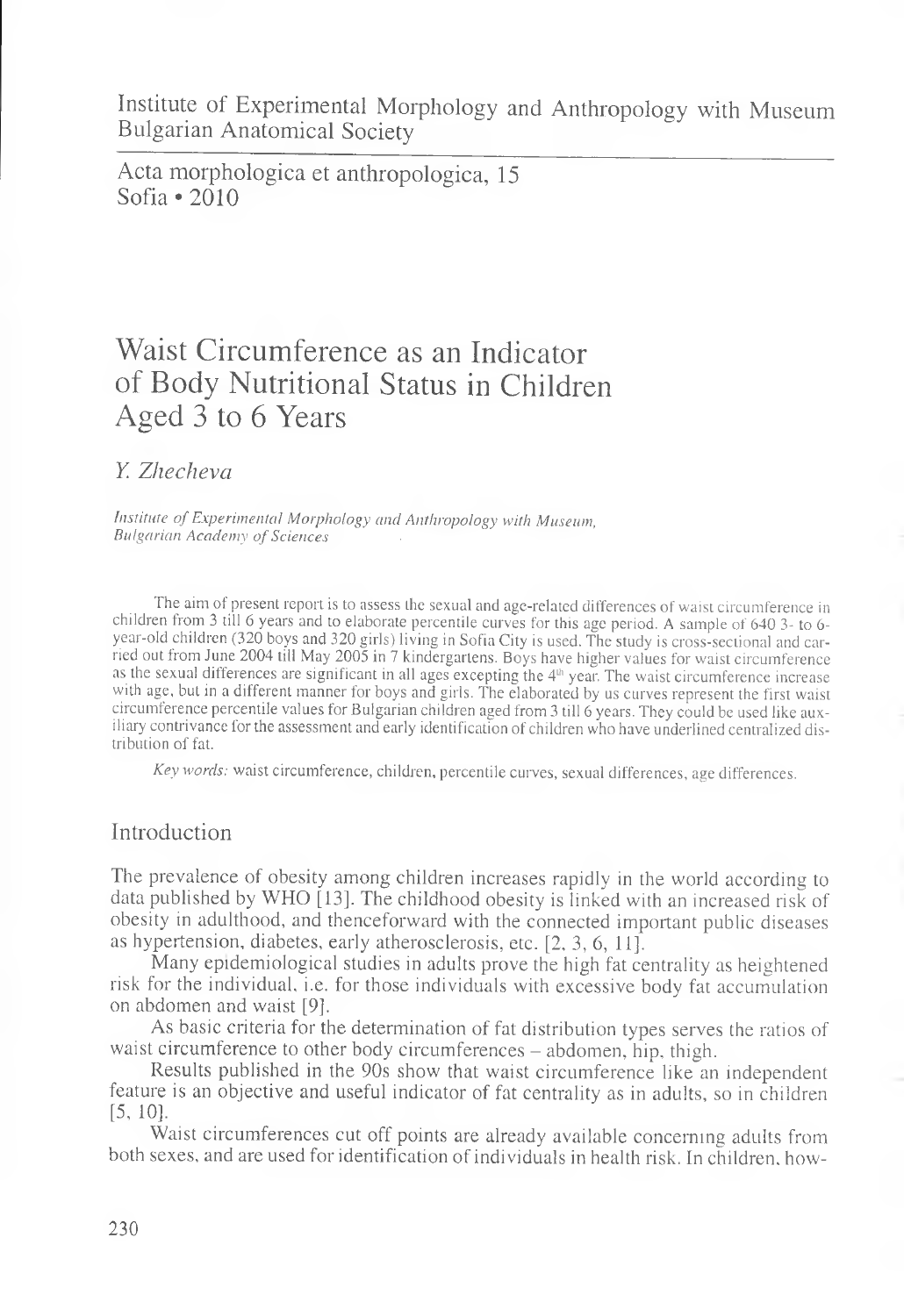ever, such values had to be conformed not only with sex but to age, since during the growing up period waist circumference normally increases annually.

In the worldwide literature are published age- and sex-specific reference values for waist circumference in children having different nationalities (USA, Canada, Australia, Italy. Denmark, Cuba, Spain, Great Britain, etc.), and many authors emphasizing the need of national reference values for waist circumferences to be elaborated [I, 4].

In the Bulgarian scientific literature data from anthropological investigations concerning early childhood (3-6 years of age) could be found very rarely. We have not found yet data about waist circumference in the Bulgarian children, one fact that traced out the aim of the present work.

The aim of present report is to assess the sexual and age-related differences of waist circumference in children from 3 till 6 years of age and to elaborate percentile curves concerning this age period.

#### Material and Methods

A sample of 640 3- to 6-year-old children (320 boys and 320 girls) living in Sofia City is used. The study is cross-sectional and carried out from June 2004 till May 2005 in 7 kindergartens from several districts of the city.

The waist circumference measurements are taken on the level pointing the maximal hollowness of the lateral body contour, or so called in the international literature "natural waist". The measurements are taken on a naked body using non-elastic tape.

The statistical analysis is made by SPSS software for Windows, using the percentile analysis values for the  $3<sup>rd</sup>$ ,  $10<sup>th</sup>$ ,  $25<sup>th</sup>$ ,  $50<sup>th</sup>$ ,  $75<sup>th</sup>$ ,  $90<sup>th</sup>$  and  $97<sup>th</sup>$  percentiles are computed concerning each sex and age group. The percentile curves are constructed and then smoothed by the Origin 7.0 software.The statistical significance of the established sexual and age differences are assessed by the t-test of Student at  $P = 0.05$ .

The sexual differences are evaluated in relative index units (IU) by the formula of Wolanski for inter-group comparisons, named by us Index of Sexual Differences (ISD):

$$
\text{ISD} = \frac{2 \times (\overline{x}_{\delta} - \overline{x}_{\Omega}) \times 100}{(\overline{x}_{\delta} + \overline{x}_{\Omega})}.
$$

## Results

In Table 1 are given the biostatistical characterizations of waist circumference for each sex and age group. The waist circumference means for both sexes are shown in Fig. 1, by which the comparative assessment in inter-sexual and inter-age aspect become possible. ....

The waist circumference in 3 years old boys is 507,9 mm and is significantly higher compared to the one in girls - 491,4 mm. Waist circumference is always higher in boys till 6 years, as the sexual differences are significant in all ages ( $P \le 0.05$ ) excepting the 4<sup>th</sup> year. The assessment of sexual differences by the ISD shows that the differences are better underlined at the end of the studied period, i.e. in the 5 and 6 years old children (Fig. 2).

Between 3 and 6 years boys and girls have different increment of the waist circumference (Table 2). In boys the waist circumference increase most rapidly and significantly between 4 and 5 years, while in girls the increment is significant during the periods 3-4 and 5-6 years of age ( $P \le 0.05$ ).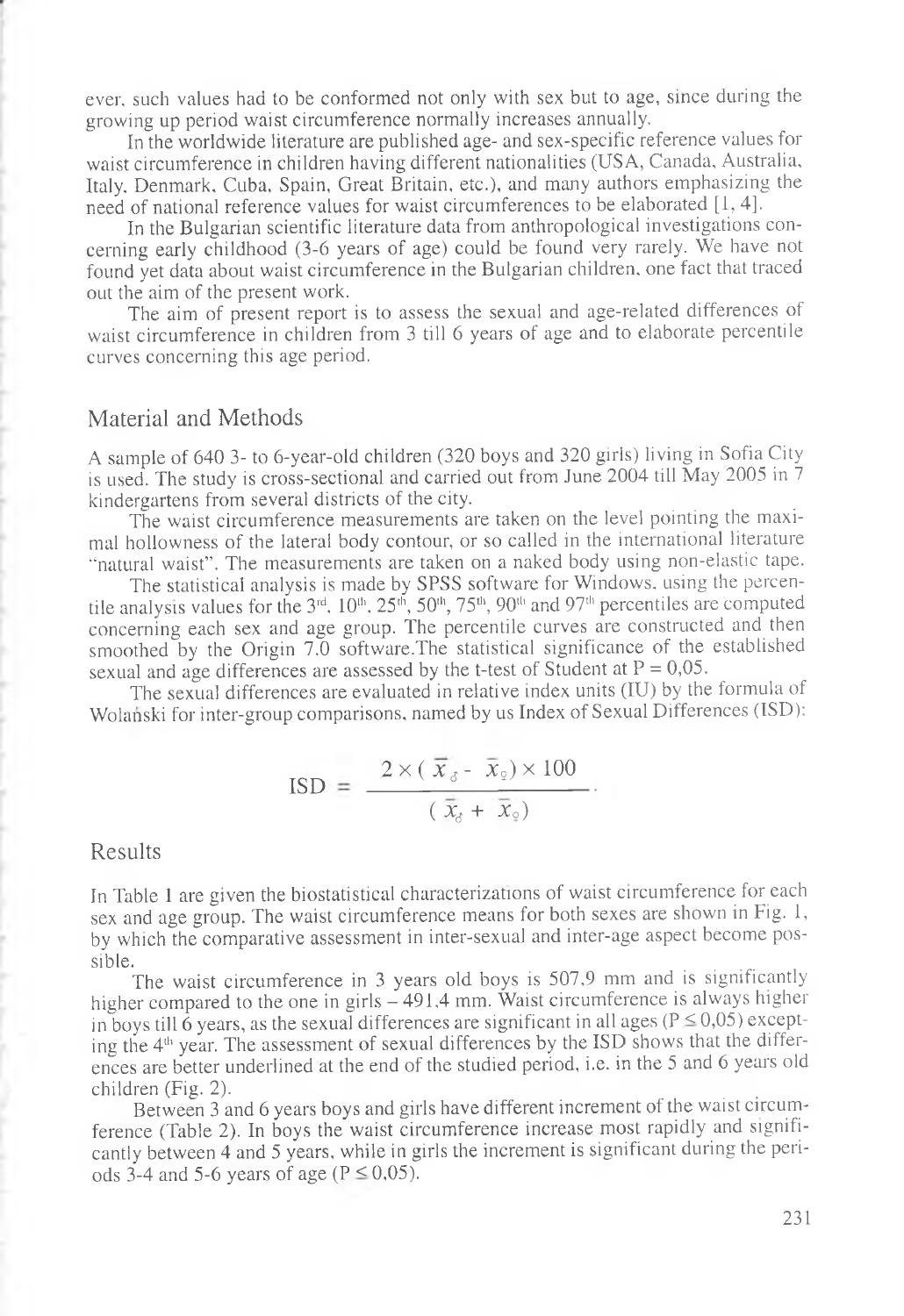| Age |    |                |           |    |        |           | Sexual differences             |            |
|-----|----|----------------|-----------|----|--------|-----------|--------------------------------|------------|
|     | n  | $\overline{x}$ | <b>SD</b> | n  | $\chi$ | <b>SD</b> | <b>Absolute</b><br>differences | <b>ISD</b> |
|     | 80 | 507.9          | 28.2      | 80 | 491.4  | 29.7      | $16.5*$                        | 3,3        |
|     | 80 | 519.4          | 41.1      | 80 | 510.4  | 29.3      | 9.0                            | 1.8        |
|     | 80 | 540.4          | 54.4      | 80 | 515.9  | 32.1      | $24.5*$                        | 4.6        |
|     | 80 | 556.2          | 49.7      | 80 | 537.5  | 50.6      | $18.7*$                        | 3.4        |

Table 1. Biostatistical data and sexual differences of waist circumference (mm)

Table 2. Year alteration

| e.      |    |            |                               |                       |    |                    |                               |               |  |
|---------|----|------------|-------------------------------|-----------------------|----|--------------------|-------------------------------|---------------|--|
|         | n  | AYA<br>mm) | <b>RYA</b><br>$\mathscr{G}_o$ | t-test<br>${\rm AYA}$ | n  | <b>AYA</b><br>(mm) | <b>RYA</b><br>$\mathscr{G}_o$ | t-test<br>AYA |  |
| 3-4     | 80 | -1.5       | 2.2                           | $2.1*$                | 80 | 9.0                |                               | $4.1**$       |  |
| $4 - 5$ | 80 | 21.0       | 4.0                           | $2.8*$                | 80 | 5.5                |                               | I . J         |  |
| $5 - 6$ | 80 | 5.8        | 2.9                           |                       | 80 | 21.6               |                               | $3.2*$        |  |

 $P \le 0.05$ : AYA – Absolute Year Alteration: RYA – Relative Year Alteration



Fig. 1. Waist circumference (mm)

The presence of significant differences in waist circumference means between boys and girls, as well as the sexual differences concerning the intensity of growth during separate one-year periods determine the need of elaboration of cut off points connected with children's gender and age.

At table 3 are presented the values about 3rd, 10th, 25th, 50th, 75th, 90th and 97th percentiles for waist circumference in children from Sofia - 3-6 years old boys and girls separately, and in Fig. 3 and Fig. 4 are shown the respective suggested percentile curves.

In both sexes the waist circumference percentile values increase with age, the boys having higher values during the entire period under study.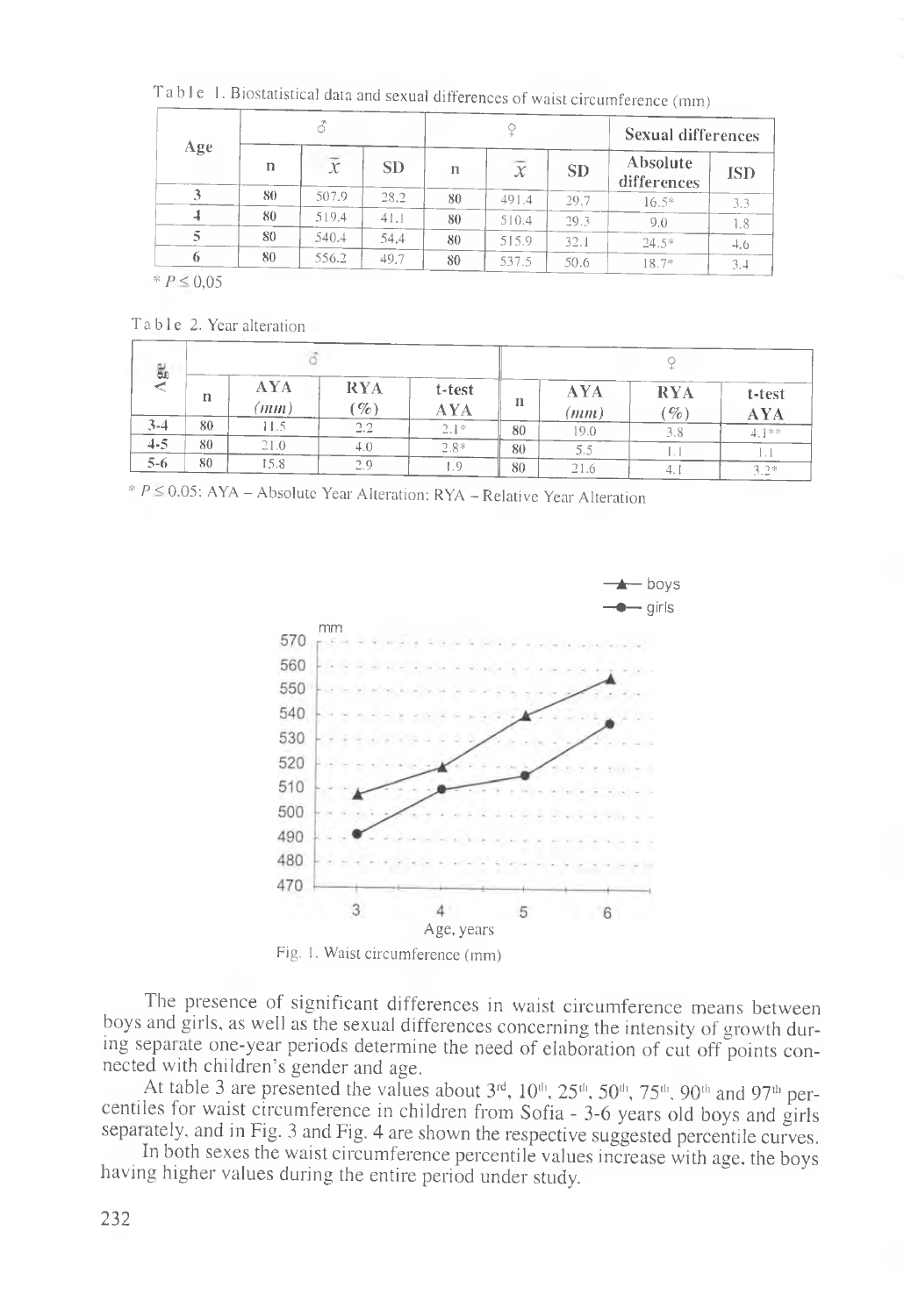

»

Fig. 2. Sexual differences for waist circumference after ISD data (IU)

| Age            |       |          |          |          |          |          |          |  |  |
|----------------|-------|----------|----------|----------|----------|----------|----------|--|--|
|                | $P_3$ | $P_{10}$ | $P_{25}$ | $P_{50}$ | $P_{75}$ | $P_{90}$ | $P_{97}$ |  |  |
| 3              | 46.0  | 47.1     | 48.8     | 50.5     | 52.5     | 54.0     | 57.8     |  |  |
| $\overline{4}$ | 46.0  | 48.0     | 49.6     | 51.5     | 54.0     | 56.0     | 60.1     |  |  |
| 5              | 49.0  | 49.5     | 51.5     | 53.0     | 55.0     | 58.0     | 69.3     |  |  |
| 6              | 50.2  | 50.6     | 52.6     | 54.5     | 57.0     | 61.6     | 66.7     |  |  |
|                |       |          |          | ¥        |          |          |          |  |  |
| 3              | 43.0  | 45.1     | 47.5     | 49.0     | 51.2     | 53.4     | 55.0     |  |  |
| 4              | 45.4  | 47.5     | 48.6     | 51.0     | 53.0     | 55.2     | 56.5     |  |  |
| 5              | 46.4  | 47.6     | 49.5     | 51.5     | 53.0     | 55.0     | 61.9     |  |  |
| 6              | 47.7  | 48.5     | 50.5     | 52.5     | 56.0     | 60.1     | 67.9     |  |  |

Table 3. Percentile values for waist circumference in 3-6 years old children (cm)

Most data about waist circumference in the literature concerning children and adolescents are relevant mainly to children over 5 years. In the foreign literature available we didn't found data about the investigated by us age period (3-6 years old children). Comparison concerning one part of our data with such elaborated by authors from abroad is possible only with the data presented by  $M c$  C a rth y et al. [7] for British children aged from 5,0 till 16. 9 years, as well as by Moreno et al. [8] for 6.0 - 14.9 years old Spanish children (Table 4).

The data show that at 5 years of age British and Bulgarian girls have close means of waist circumference, while the Bulgarian boys have higher waist circumference compared to the British ones. In the 6 years old children, however, the Bulgarian boys and girls have higher values for waist circumference compared to their British coevals.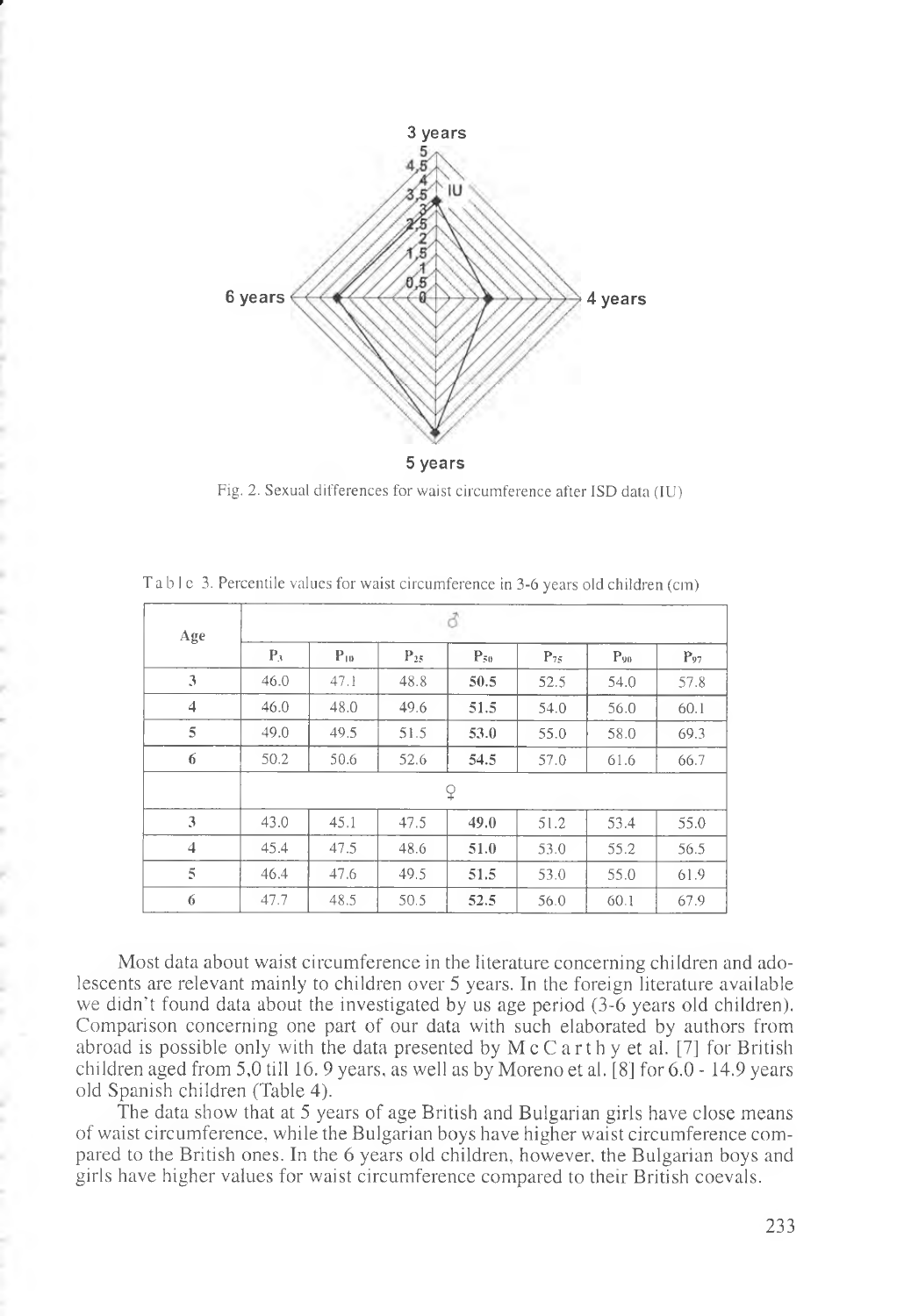

Fig. 3. Percentile curves for waist circumference in 3-6 years old boys



Fig. 4. Percentile curves for waist circumference in 3-6 years old girls